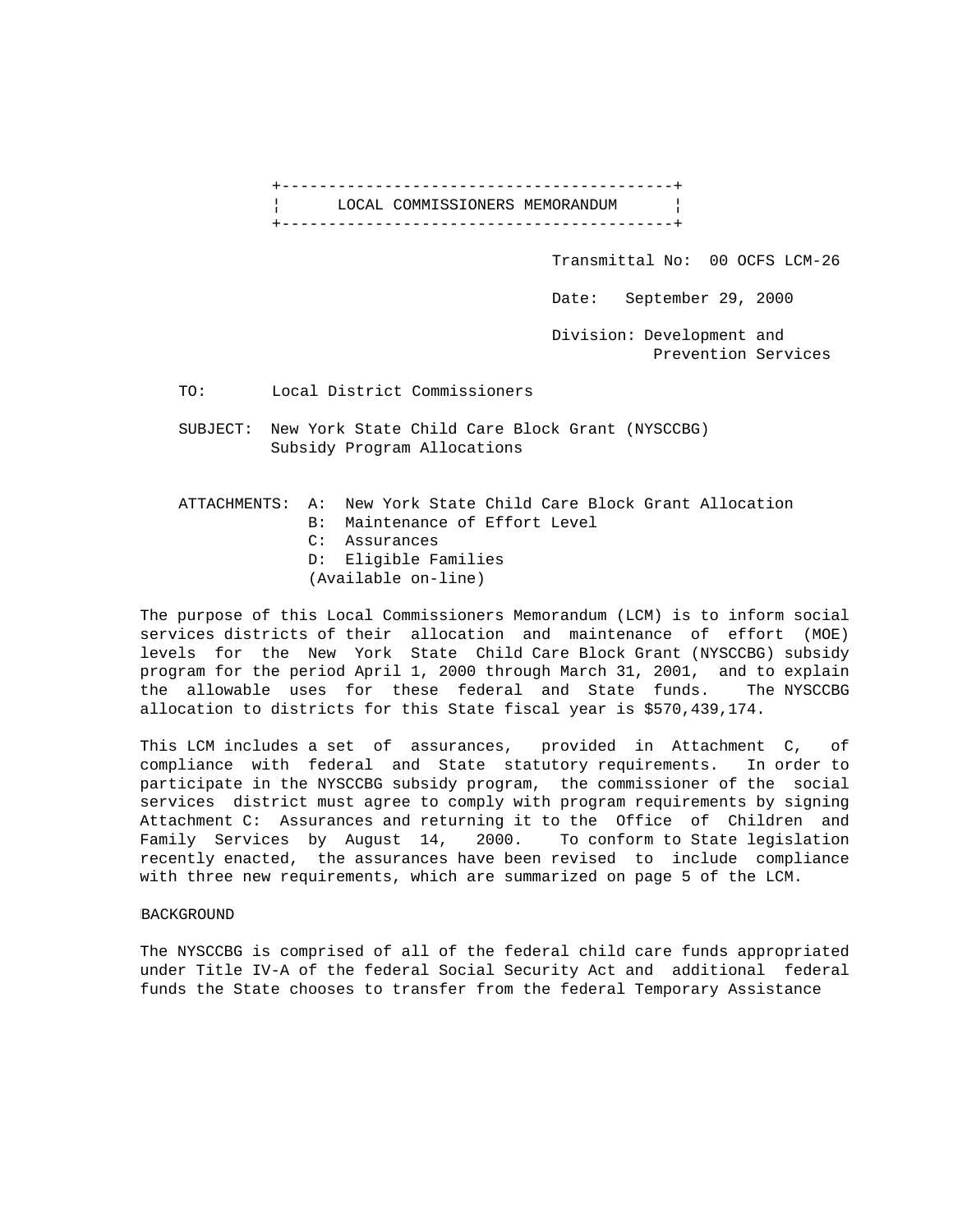Trans. No. 00 OCFS LCM-26 **Page No. 2** Page No. 2

for Needy Families (TANF) Block Grant to the NYSCCBG, plus any State funds appropriated for child care subsidies and for activities to increase the availability and quality of child care programs. A portion of the NYSCCBG is to be allocated to social services districts to provide child care assistance to families in receipt of public assistance and to other low income families.

#### ALLOCATION INFORMATION

Attachment A indicates district allocations of NYSCCBG subsidy funds for the period beginning April 1, 2000 and ending March 31, 2001. Allocations are listed on Attachment A for two six-month periods to allow for the reporting of federal funds on a federal fiscal year basis. The allocations cover the period April 1, 2000 to September 30, 2000, the last half of federal fiscal year 1999-2000, and the period October 1, 2000 to March 31, 2001, the first half of federal fiscal year 2000-2001. Local social services districts were issued their NYSCCBG allocations for the first half of the federal fiscal year 1999-2000, October 1, 1999 through March 31, 2000, in 99 OCFS LCM-28, 00 OCFS LCM-2 and 00 OCFS LCM-11. Any unspent NYSCCBG funds for the period October 1, 1999 to March 31, 2000 will be carried into, and be available for, the period ending September 30, 2000.

Each social services district may expend no more than five percent of its NYSCCBG allocation for administrative activities. Administrative activities do not include the costs of providing direct services such as eligibility determinations and re-determinations; preparation and participation in judicial hearings; child care placement; the recruitment, licensing, inspection, review and supervision of child care placements; rate setting; resource and referral services; training; and the establishment and maintenance of computerized child care information systems.

Districts, at their option, may make payments for eligible families for transportation to and from a child care provider. Districts will be reimbursed for transportation expenses charged by a child care provider that are separate and apart from the regular rate charged by the provider. Also, the district may make arrangements using other providers of transportation services. Expenditures for transportation are reimbursed as a program cost under the district's NYSCCBG allocation if the provision of transportation services is included in the district's Consolidated Services Plan.

Any portion of a district's NYSCCBG allocation for the period October 1, 1999 through September 30, 2000 that is not claimed by the district by March 31, 2001 will be available to the district through the end of federal fiscal year 2000-2001, which is September 30, 2001. Claims for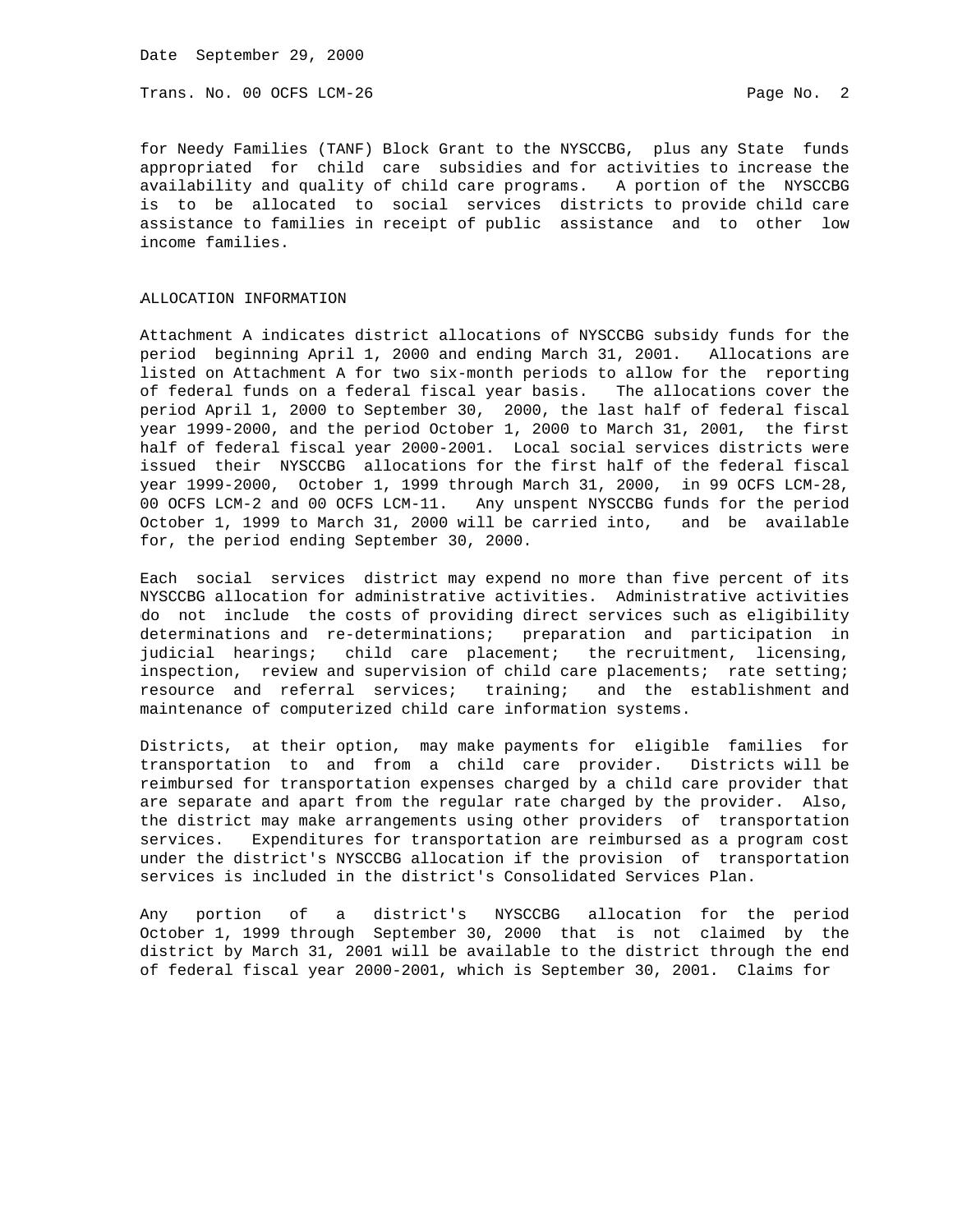Trans. No. 00 OCFS LCM-26 **Page No. 3** 

the period October 1, 1999 through September 30, 2000 cannot be rolled forward into the next federal fiscal year.

### ELIGIBLE FAMILIES

There are three broad categories of families eligible for child care services under the NYSCCBG when such care is not otherwise available from the caretaker(s) of the child in need of services. Attachment D: Eligible Families details the specifics for each of these categories.

 The first category is families who are eligible for a child care guarantee.

 Social services districts must guarantee child care services to families who have applied for or are in receipt of public assistance when such services are needed for a child under 13 years of age in order to enable the child's custodial parent or caretaker relative to participate in activities required by a social services official including orientation, assessment or work activities as defined in 12 NYCRR Part 1300.9.

 Social services districts must guarantee child care services to a family who is in receipt of public assistance when such services are needed for a child under 13 years of age in order to enable the child's custodial parent or caretaker relative to engage in work as defined by the social services district.

 Social services districts must guarantee child care services for up to 12 months for applicants for or recipients of public assistance who have chosen to receive child care subsidies for a child under 13 years of age in lieu of public assistance benefits and who are no longer eligible for public assistance, provided that certain financial and programmatic requirements are also met;

 Child care services for a child under 13 years of age also must be guaranteed for a period up to twelve months after the month in which a family's eligibility for public assistance has ended due to an increase in income from employment or increased income from child support payments or because the family voluntarily ended assistance provided the family meets certain additional criteria.

 The second category is families that are eligible if funds are available. This category includes such families as low income working families, applicants for or recipients of public assistance who are employed and have chosen to receive child care subsidies in lieu of public assistance benefits, and teen parents who are completing high school.

 The third category is families that are eligible if funds are available and if the district includes them as eligible families in the child care section of the Consolidated Services Plan.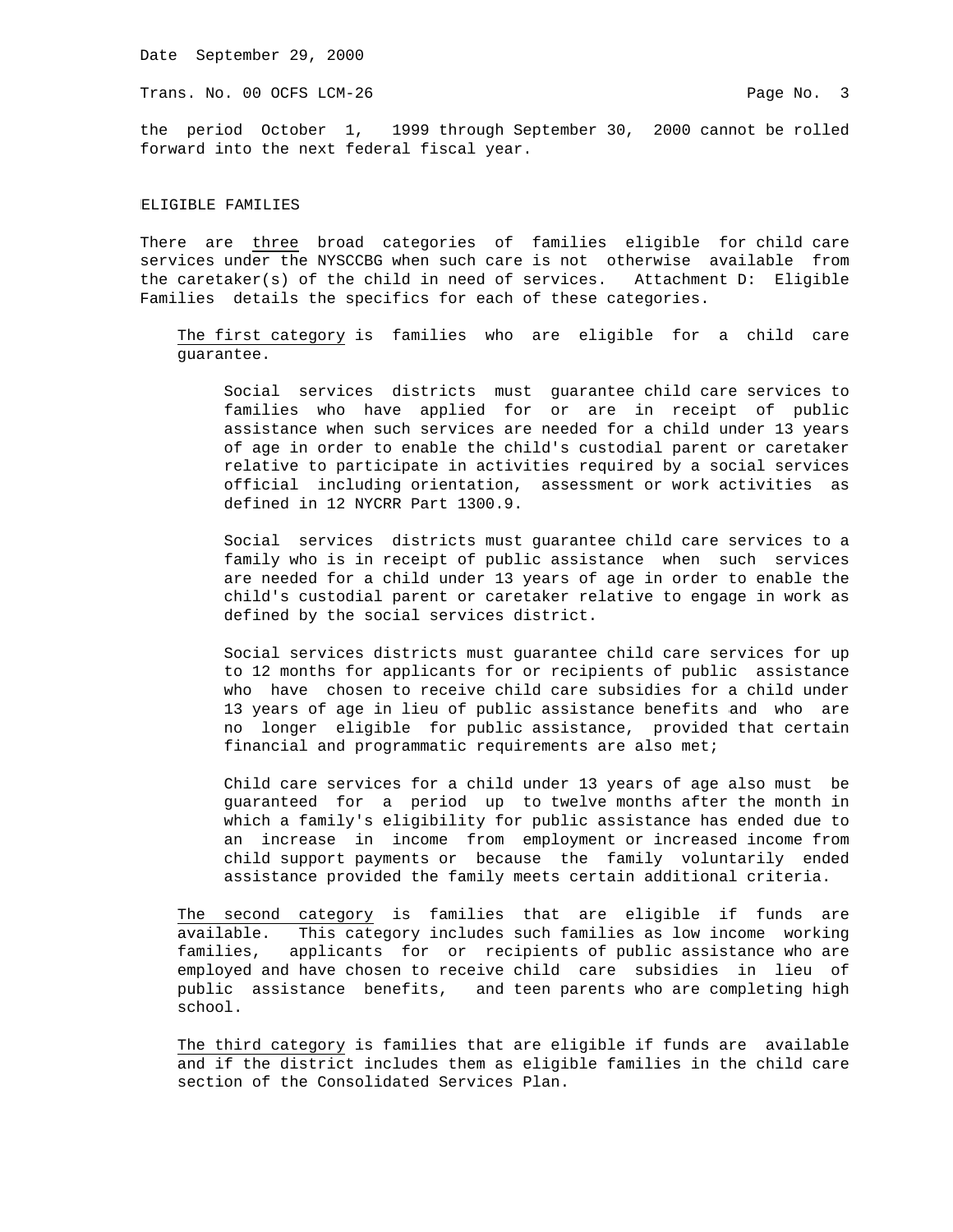Trans. No. 00 OCFS LCM-26 **Page No. 4** Page No. 4

### PARENTAL CHOICE

Social services districts must inform parents requesting NYSCCBG services that they may:

 a) choose to have care provided by one of the child day care providers with whom the social services district has contracted for the provision of child care services; or

 b) request a child care certificate which enables the parents to select from a full range of child care arrangements including care by regulated child care providers and providers of legally-exempt child care.

Parents must be given discretion in selecting or arranging for the purchase of child care services from any eligible provider. The case record should document that parents have been apprised of the full range of providers eligible for payment and of their right to elect to use a child care certificate. Social services districts must allow parents to select, and must have a method to pay, any and all legal providers with whom they do not contract. A contract may not be made a condition of receiving payment from NYSCCBG funds.

#### REIMBURSEMENT

Claims for expenditures for child care services for families receiving public assistance will be reimbursed at 75 percent with NYSCCBG funds up to the district's NYSCCBG allocation. Claims for expenditures for child care services for all other eligible families will be reimbursed at 100 percent NYSCCBG funds, as long as the district's MOE is maintained, up to the district's NYSCCBG allocation.

### MAINTENANCE OF EFFORT

Social services districts must maintain local spending for child care services at a level established by the Office of Children and Family Services in accordance with State statute. The MOE for each social services district is listed in Attachment B. Note that the MOE has not changed from the previous year even though NYSCCBG funding has increased significantly.

The MOE was calculated by totaling the local district share of expenditures in federal fiscal year 1994-1995 for child care services claimed under the following categories: State Low Income Day Care program and administrative costs, Transitional Child Care, At-Risk Low Income Child Care, Child Care and Development Block Grant, Emergency Assistance to Families, JOBS-related child care and employment-related child care. In addition, the MOE for those social services districts participating in the Child Assistance Program (CAP) were adjusted to reflect the district share for federal fiscal year 1996-1997 CAP child care expenditures included in their NYSCCBG allocation.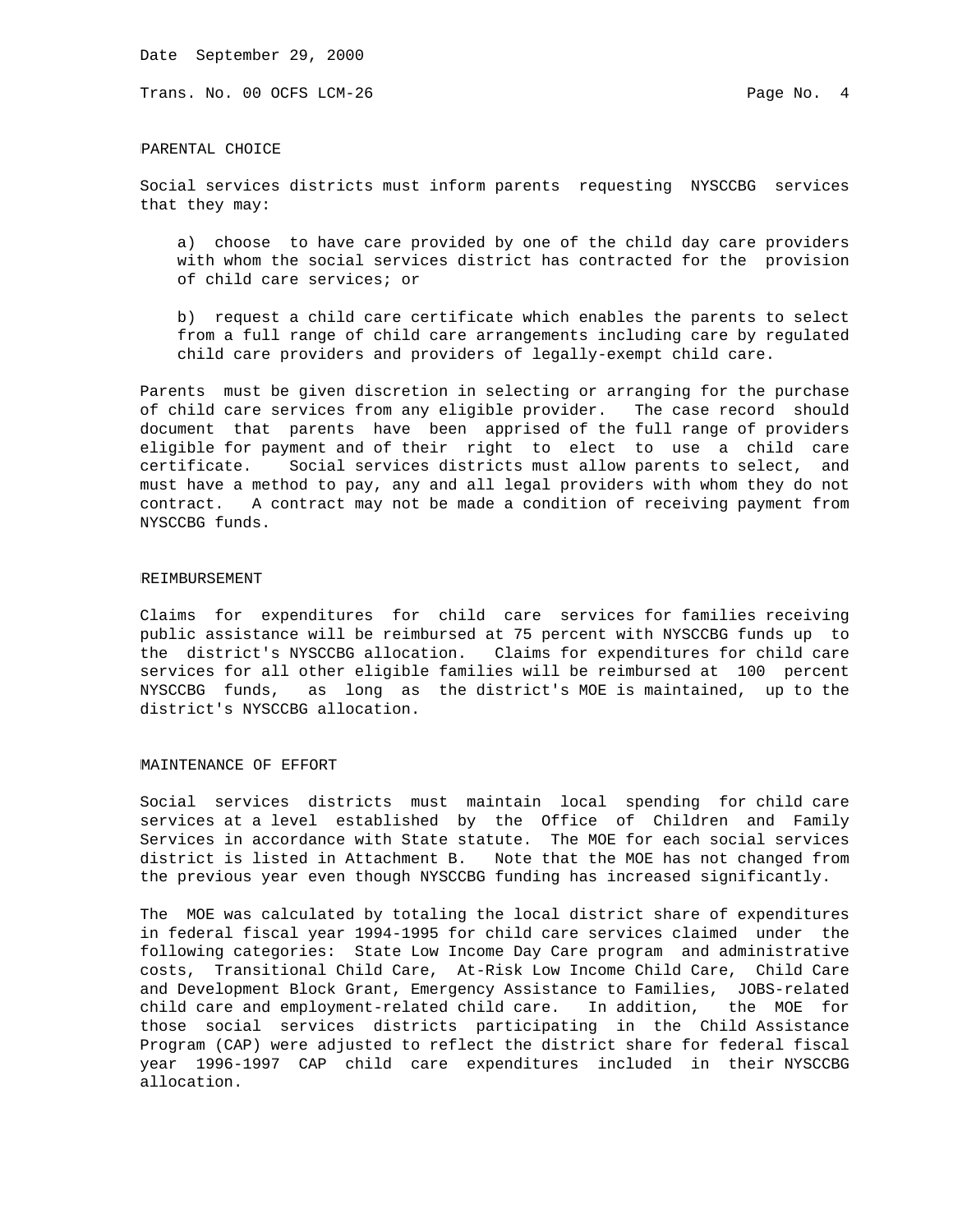Trans. No. 00 OCFS LCM-26 **Page No. 5** Page No. 5

Each social services district must meet its MOE level in cash in federal fiscal year 1999-2000 and in each subsequent federal fiscal year. The MOE is met by the 25 percent local share of claims for expenditures for public assistance recipients as reported on Schedule A and Schedule H and any other non-Title XX expenditures that are allowable but not reimbursed under the district's NYSCCBG allocation. Claims submitted under NYSCCBG will be processed to ensure that the district's MOE requirement is met. Claims for administrative costs exceeding the 5% administrative cap will not count toward meeting the MOE and will not be eligible for federal and State reimbursement.

## ASSURANCES

Welfare reform legislation has created some programmatic and procedural requirements both on the federal and State levels that will be implemented with the child care portion of the Consolidated Services Plan and revised child care regulations. The revised regulations and child care plan are expected to be released in the near future.

Until such time as the regulations are promulgated and the child care plans are filed, social services districts must attest to their compliance to these requirements. The assurances are found in Attachment C. All districts must sign and date Attachment C: Assurances which prescribes actions required by federal or State statute or regulations and must ensure that their delivery of child care services incorporates these assurances. These assurances must be returned by August 14, 2000 to:

> Eileen Mahoney Bureau of Early Childhood Services Office of Children and Family Services Riverview Center 6th Floor 40 North Pearl Street Albany, New York 12243

The assurances has been revised to include three new requirements. First, districts must provide, to the extent federal financial participation is available, applicants for or recipients of public assistance who are employed and would otherwise be eligible for public assistance benefits the option to choose to receive child care subsidies for children under 13 years of age in lieu of public assistance benefits for such period of time as the applicant/recipient continues to be financially eligible for public assistance. Second, districts must guarantee child care services for children under 13 years of age for up to 12 months for applicants for or recipients of public assistance who have chosen to receive child care subsidies in lieu of public assistance benefits and who are no longer eligible for public assistance, provided that certain financial and programmatic requirements are also met. Third, districts must allocate NYSCCBG subsidy funds in a manner that provides eligible families equitable access to child care assistance funds.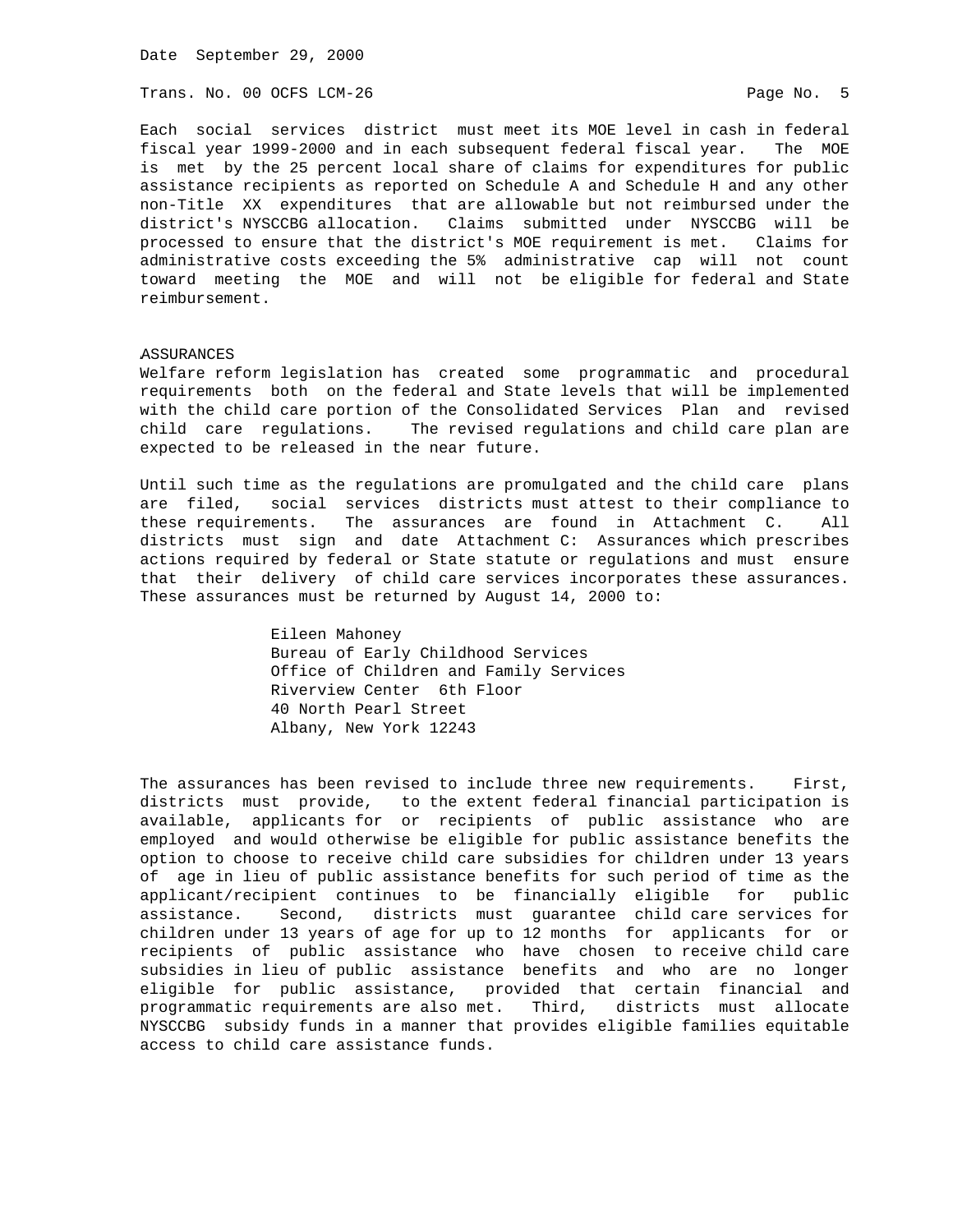Trans. No. 00 OCFS LCM-26 **Page No. 6** Page No. 6

SYSTEMS INFORMATION

Procedures for the authorization of payment for child care services in the Welfare Management System (WMS) are as follows:

 For child care payments for eligible families applying for or receiving public assistance, districts can continue to use the DSS-3209 IM/WMS Authorization. Districts may, at their option, utilize the DSS-2970 WMS Services Authorization to authorize payment for child care for public assistance families. Service Type Suffix Code (Data Element #23021) value "S" designates child care services funded under the NYSCCBG for public assistance applicants/recipients and reimbursed at 75% federal and state share up to the district's allocation ceiling.

 For child care payments for all other eligible families (including transitional child care families), districts must authorize in WMS/Services by using Service Type Suffix Code value "R" on the DSS-2970 WMS Services Authorization which designates child care services funded under NYSCCBG for non-public assistance families and reimbursed at 100% federal and state share up to the district's allocation ceiling.

 In circumstances of an adult only public assistance case in which the children are not included in the public assistance filing unit, child care payment is authorized as a public assistance family and reimbursed at 75% federal and state share. For cases in which children are in receipt of public assistance but the caretaker is not included in the public assistance filing unit, child care is authorized in WMS Services and reimbursed at 100% federal and state share up to the district's allocation ceiling.

WMS Services continues to support monitoring the issuance and return of child care certificates. Instructions for the child care certificate can be found in 92 LCM-138 and in the BICS Operations Manual, page A-82, BICS Production Request 32, in the addition dated April 1, 1993. Information is also provided in the BICS Services Payment Processing Manual, II. Authorizations, E. Self Selected Day Care Certificates, pages II 25-27.

### CLAIMING INSTRUCTIONS

Instructions for claiming program costs are contained in the Office of Temporary and Disability Assistance Fiscal Reference Manual (Volume II, Chapter 3). NYSCCBG expenditures for child care subsidies for families receiving public assistance are claimed on Schedule H Non-Title XX Services for Recipients (LDSS-4283), line 2 (Day Care Services for Children), column 7 (Day Care Block Grant 75%). NYSCCBG program expenditures for child care subsidies for all other eligible families are claimed on the Schedule H, line 2, column 6 (Day Care Block Grant 100%). NYSCCBG expenditures for child care transportation services are claimed on the Schedule H, line 6, columns 6 and 7. Line 12, columns 6 and 7, are the total of expenditures on lines 2 and 6, for columns 6 and 7, respectively. Enter on line 14 (fees collected), columns 6 and 7, the total fees required from families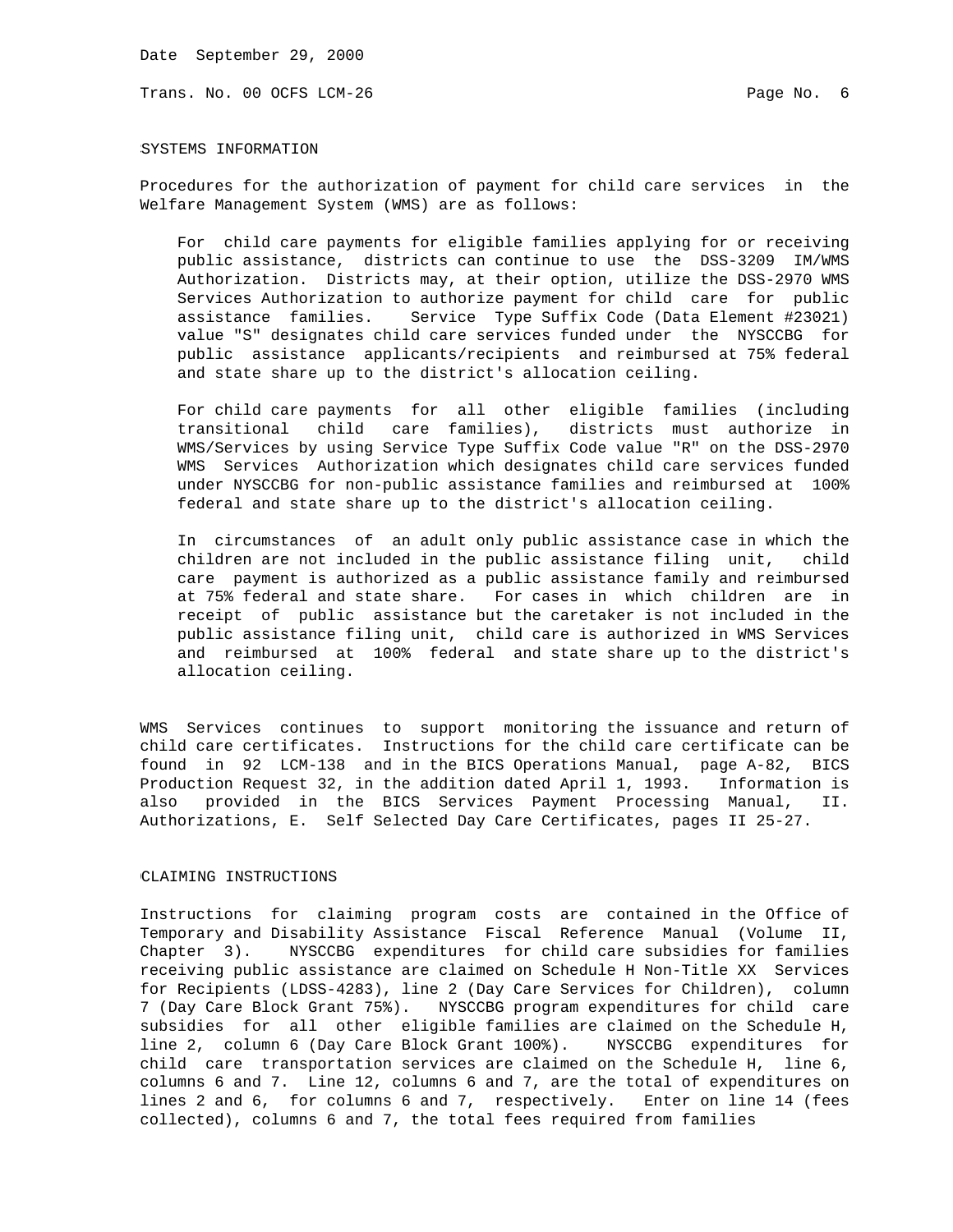Trans. No. 00 OCFS LCM-26 **Page No. 7** Page No. 7

responsible for paying a fee. Line 15 (Net Expenditures), columns 6 and 7, is the result of subtracting the amounts on line 13 (Refunds and Cancellations) and line 14 (Fees Collected) from the amount on line 12 (Total Expenditures) for columns 6 and 7, respectively. Line 16 (Day Care Reimbursement) is the total reimbursement, from Federal and State funding combined, for NYSCCBG expenditures. The amount on line 16, column 6 is equal to the amount on line 15, column 6. The amount on line 16, column 7 is 75% of the amount on line 15, column 7. Line 20 (Local Share), column 7 is the remaining 25% of the amount on line 15, column 7.

Administrative expenditures for NYSCCBG are claimed in accordance with the Services RMS as Child Care Block Grant costs on line 5, section 1(associated A-87 costs are claimed on line 3, section 2) of the Schedule D-2, Allocation for Claiming of General Services Expenditures (LDSS-2347B). Instructions for completing the Schedule D-2 are contained in Chapter 9 of Volume 3 of the Fiscal Reference Manual County Cost Allocation Plan for districts outside of New York City. For New York City districts, the instructions are contained in Chapter 9 of Volume 4 of the Fiscal Reference Manual.

ADDITIONAL CLAIMING REQUIREMENTS: NYSCCBG child counts and expenditures also must be reported on the Schedule G-2 Summary of Payments for Day Care-Services Authorized (LDSS-2109). Expenditures made under the Services Types allowed must be reported on the G-2, the BICS Schedule G-2 Report, and to the Automated Claiming System.

TRAINING COSTS: Claiming instructions for district administrative expenditures related to the training of employees which are claimed on the Schedule D-6 "Reimbursement For Training" (LDSS-2347-C) for the CCDBG program are covered in Chapter 13 of Volume 3 of the Fiscal Reference Manual for districts outside of New York City. New York City would refer to Volume 4 of the Fiscal Reference Manual.

### CONTACT PERSON

If you have any questions regarding information contained in this LCM, please contact Eileen Mahoney of the Bureau of Early Childhood Services at (518) 473-0711. Ms. Mahoney also may be contacted on-line, OFISLINK User ID #SVC109.

If you have any fiscal questions, please contact the Bureau of Financial Services:

> Regions 1-4 - Roland Levie at 474-7549; User ID #FMS001. Region 5 - Marvin Gold at (212) 383-1733; User ID #0FM270.

If you have WMS/Services questions, please contact Gerald Seeley of the Bureau of Services Information Systems at (518) 402-3087; User ID #0FL130.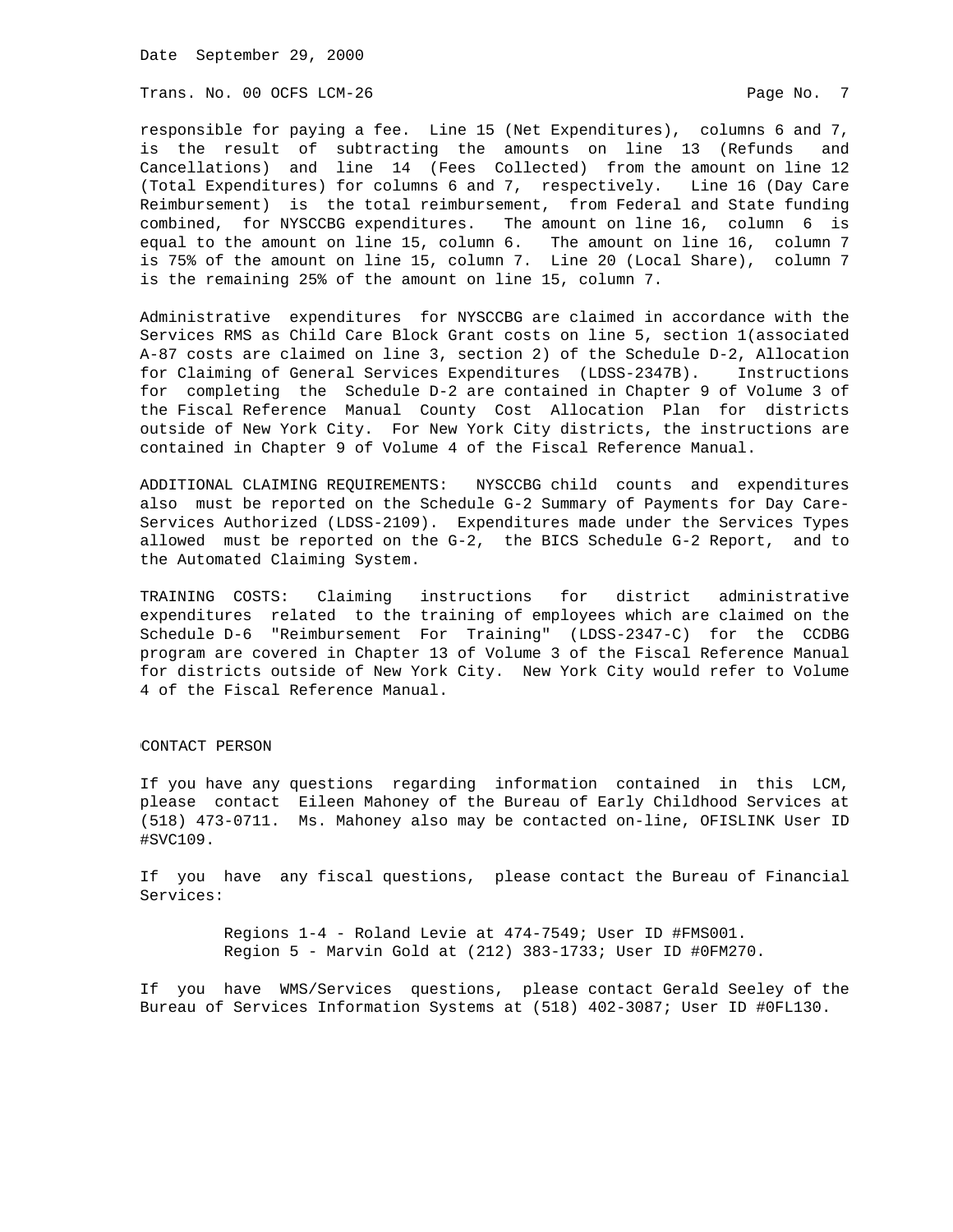Trans. No. 00 OCFS LCM-26 Page No. 8

If you have WMS/IM questions, please contact Tully Lenihan of the Office of Temporary and Disability Assistance at (518) 474-8749; User ID #73A002.

 $\overline{\phantom{a}}$  , and the contribution of the contribution of  $\overline{\phantom{a}}$  , and  $\overline{\phantom{a}}$  , and  $\overline{\phantom{a}}$  , and  $\overline{\phantom{a}}$  , and  $\overline{\phantom{a}}$  , and  $\overline{\phantom{a}}$  , and  $\overline{\phantom{a}}$  , and  $\overline{\phantom{a}}$  , and  $\overline{\phantom{a}}$  , and

Melvin I. Rosenblat **Donald K. Smith**  Deputy Commissioner Deputy Commissioner Division of Administration **Division** of Services and

Community Development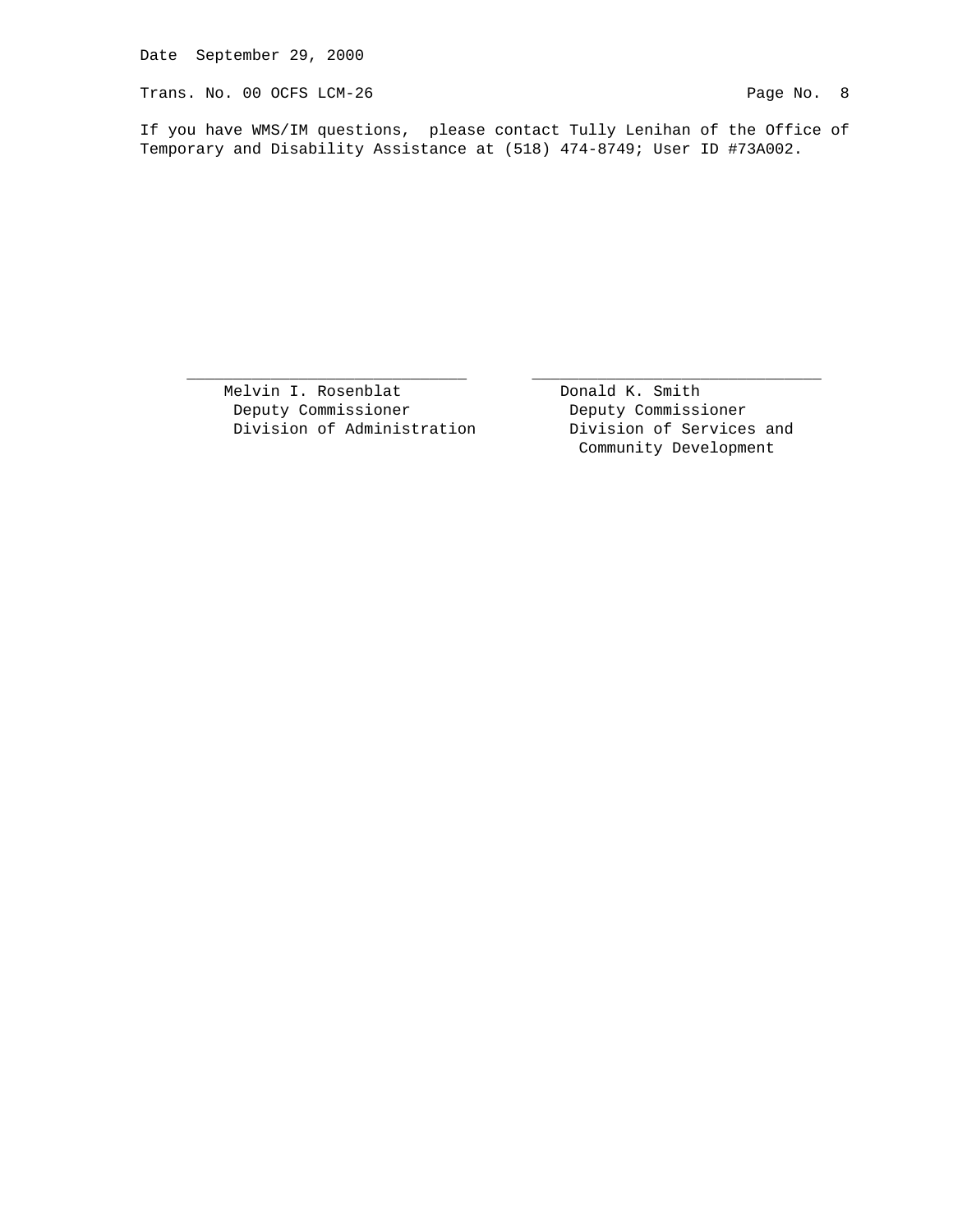# ATTACHMENT A NEW YORK STATE CHILD CARE BLOCK GRANT LOCAL DISTRICT ALLOCATION  $4/1/00 - 3/31/01$

|               | APRIL 1, 2000      | OCTOBER 1, 2000<br>THROUGH | TOTAL<br>ALLOCATION |
|---------------|--------------------|----------------------------|---------------------|
|               | THROUGH            |                            |                     |
| DISTRICT      | SEPTEMBER 30, 2000 | MARCH 31, 2001             |                     |
| Albany        | \$4,951,540        | \$4,951,540                | \$9,903,080         |
| Allegany      | \$451,811          | \$451,811                  | \$903,622           |
| <b>Broome</b> | \$2,327,214        | \$2,327,214                | \$4,654,428         |
| Cattaraugus   | \$572,329          | \$572,328                  | \$1,144,657         |
| Cayuga        | \$460,190          | \$460,190                  | \$920,380           |
| Chautauqua    | \$2,551,479        | \$2,551,479                | \$5,102,958         |
| Chemung       | \$1,267,604        | \$1,267,604                | \$2,535,208         |
| Chenango      | \$411,401          | \$411,401                  | \$822,802           |
| Clinton       | \$618,066          | \$618,066                  | \$1,236,132         |
| Columbia      | \$515,745          | \$515,744                  | \$1,031,489         |
| Cortland      | \$495,085          | \$495,084                  | \$990,169           |
| Delaware      | \$487,110          | \$487,110                  | \$974,220           |
| Dutchess      | \$2,238,122        | \$2,238,122                | \$4,476,244         |
| Erie          | \$11,254,868       | \$11,254,868               | \$22,509,736        |
| Essex         | \$388,706          | \$388,706                  | \$777,412           |
| Franklin      | \$462,770          | \$462,770                  | \$925,540           |
| Fulton        | \$402,547          | \$402,547                  | \$805,094           |
| Genesee       | \$565,951          | \$565,951                  | \$1,131,902         |
| Greene        | \$258,297          | \$258, 296                 | \$516,593           |
| Hamilton      | \$41,072           | \$41,072                   | \$82,144            |
| Herkimer      | \$411,278          | \$411,277                  | \$822,555           |
| Jefferson     | \$829,169          | \$829,168                  | \$1,658,337         |
| Lewis         | \$170,976          | \$170,975                  | \$341,951           |
| Livingston    | \$409,926          | \$409,926                  | \$819,852           |
| Madison       | \$479,715          | \$479,714                  | \$959,429           |
| Monroe        | \$15,814,516       | \$15,814,516               | \$31,629,032        |
| Montgomery    | \$285,673          | \$285,672                  | \$571,345           |
| Nassau        | \$15,661,385       | \$15,661,384               | \$31,322,769        |
| Niagara       | \$2,065,308        | \$2,065,307                | \$4,130,615         |
|               |                    |                            |                     |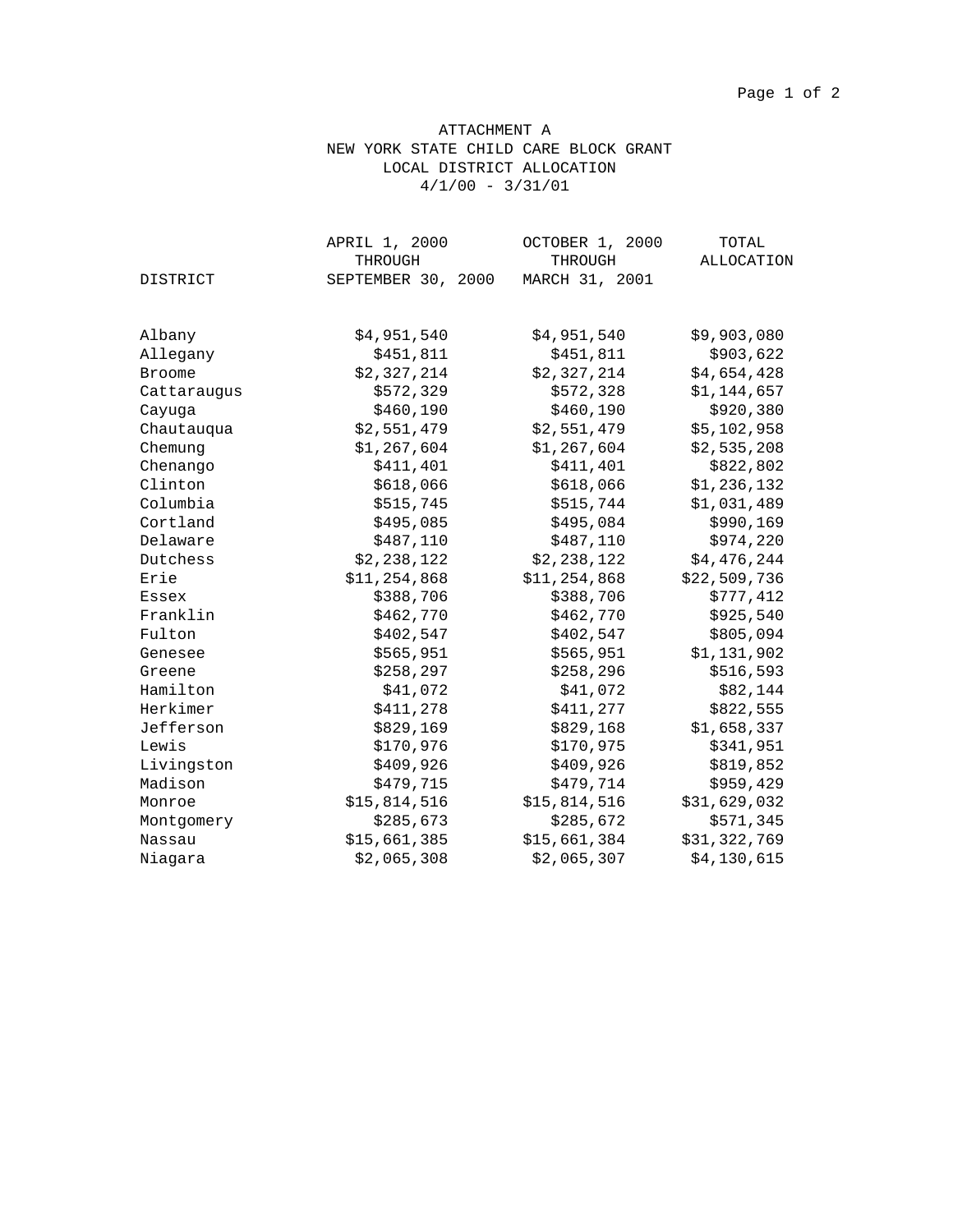# ATTACHMENT A NEW YORK STATE CHILD CARE BLOCK GRANT LOCAL DISTRICT ALLOCATION  $4/1/00 - 3/31/01$

|               | APRIL 1, 2000      | OCTOBER 1, 2000 | TOTAL         |
|---------------|--------------------|-----------------|---------------|
|               | THROUGH            | THROUGH         | ALLOCATION    |
| DISTRICT      | SEPTEMBER 30, 2000 | MARCH 31, 2001  |               |
| Oneida        | \$2,403,260        | \$2,403,260     | \$4,806,520   |
| Onondaga      | \$6,590,594        | \$6,590,593     | \$13,181,187  |
| Ontario       | \$629,545          | \$629,544       | \$1,259,089   |
| Orange        | \$2,036,687        | \$2,036,686     | \$4,073,373   |
| Orleans       | \$497,672          | \$497,672       | \$995,344     |
| Oswego        | \$733,086          | \$733,085       | \$1,466,171   |
| Otsego        | \$379,047          | \$379,047       | \$758,094     |
| Putnam        | \$395,530          | \$395,529       | \$791,059     |
| Rensselaer    | \$1,069,341        | \$1,069,341     | \$2,138,682   |
| Rockland      | \$2,692,994        | \$2,692,994     | \$5,385,988   |
| St Lawrence   | \$1,280,206        | \$1,280,205     | \$2,560,411   |
| Saratoga      | \$830,710          | \$830,709       | \$1,661,419   |
| Schenectady   | \$2,166,841        | \$2,166,840     | \$4,333,681   |
| Schoharie     | \$192,467          | \$192,466       | \$384,933     |
| Schuyler      | \$130,441          | \$130,440       | \$260,881     |
| Seneca        | \$225,440          | \$225,440       | \$450,880     |
| Steuben       | \$1,479,208        | \$1,479,207     | \$2,958,415   |
| Suffolk       | \$9,091,822        | \$9,091,822     | \$18,183,644  |
| Sullivan      | \$587,736          | \$587,736       | \$1,175,472   |
| Tioga         | \$379,036          | \$379,035       | \$758,071     |
| Tompkins      | \$816,292          | \$816,291       | \$1,632,583   |
| Ulster        | \$1,425,187        | \$1,425,186     | \$2,850,373   |
| Warren        | \$385,609          | \$385,609       | \$771,218     |
| Washington    | \$441,931          | \$441,930       | \$883,861     |
| Wayne         | \$337,993          | \$337,993       | \$675,986     |
| Westchester   | \$9,094,820        | \$9,094,819     | \$18,189,639  |
| Wyoming       | \$217,964          | \$217,963       | \$435,927     |
| Yates         | \$149,055          | \$149,055       | \$298,110     |
| New York City | \$171,709,234      | \$171,709,234   | \$343,418,468 |
| State Total   | \$285,219,601      | \$285,219,573   | \$570,439,174 |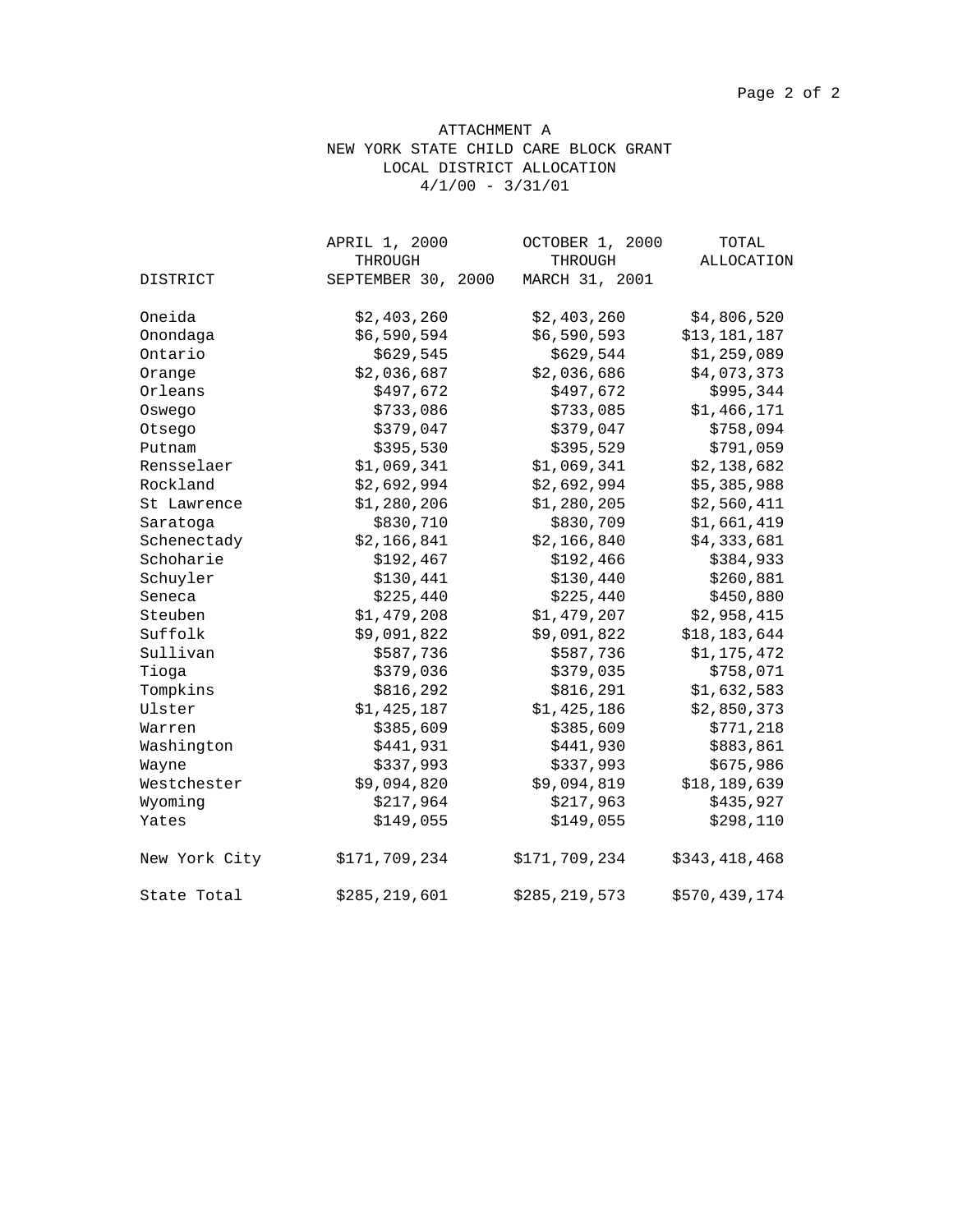# ATTACHMENT B NEW YORK STATE CHILD CARE BLOCK GRANT

# MAINTENANCE OF EFFORT Federal Fiscal Year 1995 Basis

| DISTRICT      | MOE AMOUNT | DISTRICT      | MOE AMOUNT |
|---------------|------------|---------------|------------|
|               |            |               |            |
| Albany        | 1,019,127  | Oneida        | 283,468    |
| Allegany      | 68,895     | Onondaga      | 1,204,201  |
| <b>Broome</b> | 518,534    | Ontario       | 73,752     |
| Cattaraugus   | 34,769     | Orange        | 32,900     |
| Cayuqa        | 15,101     | Orleans       | 36,152     |
| Chautauqua    | 558,879    | Oswego        | 41,453     |
| Chemung       | 63,364     | Otsego        | 28,900     |
| Chenango      | 27,933     | Putnam        | 62,728     |
| Clinton       | 99,395     | Rensselaer    | 164,819    |
| Columbia      | 7,848      | Rockland      | 235,830    |
| Cortland      | 53,422     | St Lawrence   | 101,658    |
| Delaware      | 34,955     | Saratoga      | 30,127     |
| Dutchess      | 193,433    | Schenectady   | 228,165    |
| Erie          | 1,264,742  | Schoharie     | 12,101     |
| Essex         | 16,498     | Schuyler      | 9,515      |
| Franklin      | 26,381     | Seneca        | 19,292     |
| Fulton        | 38,407     | Steuben       | 148,022    |
| Genesee       | 49,813     | Suffolk       | 692,326    |
| Greene        | 20,310     | Sullivan      | 28,491     |
| Hamilton      | 2,738      | Tioga         | 22,049     |
| Herkimer      | 14,318     | Tompkins      | 70,752     |
| Jefferson     | 81,936     | Ulster        | 208,356    |
| Lewis         | 11,454     | Warren        | 22,063     |
| Livingston    | 76,936     | Washington    | 32,583     |
| Madison       | 12,147     | Wayne         | 39,416     |
| Monroe        | 4,221,021  | Westchester   | 1,018,071  |
| Montgomery    | 11,738     | Wyoming       | 13,806     |
| Nassau        | 1,574,621  | Yates         | 11,683     |
| Niagara       | 364,420    |               |            |
|               |            | New York City | 52,937,271 |

State Totals 68,293,085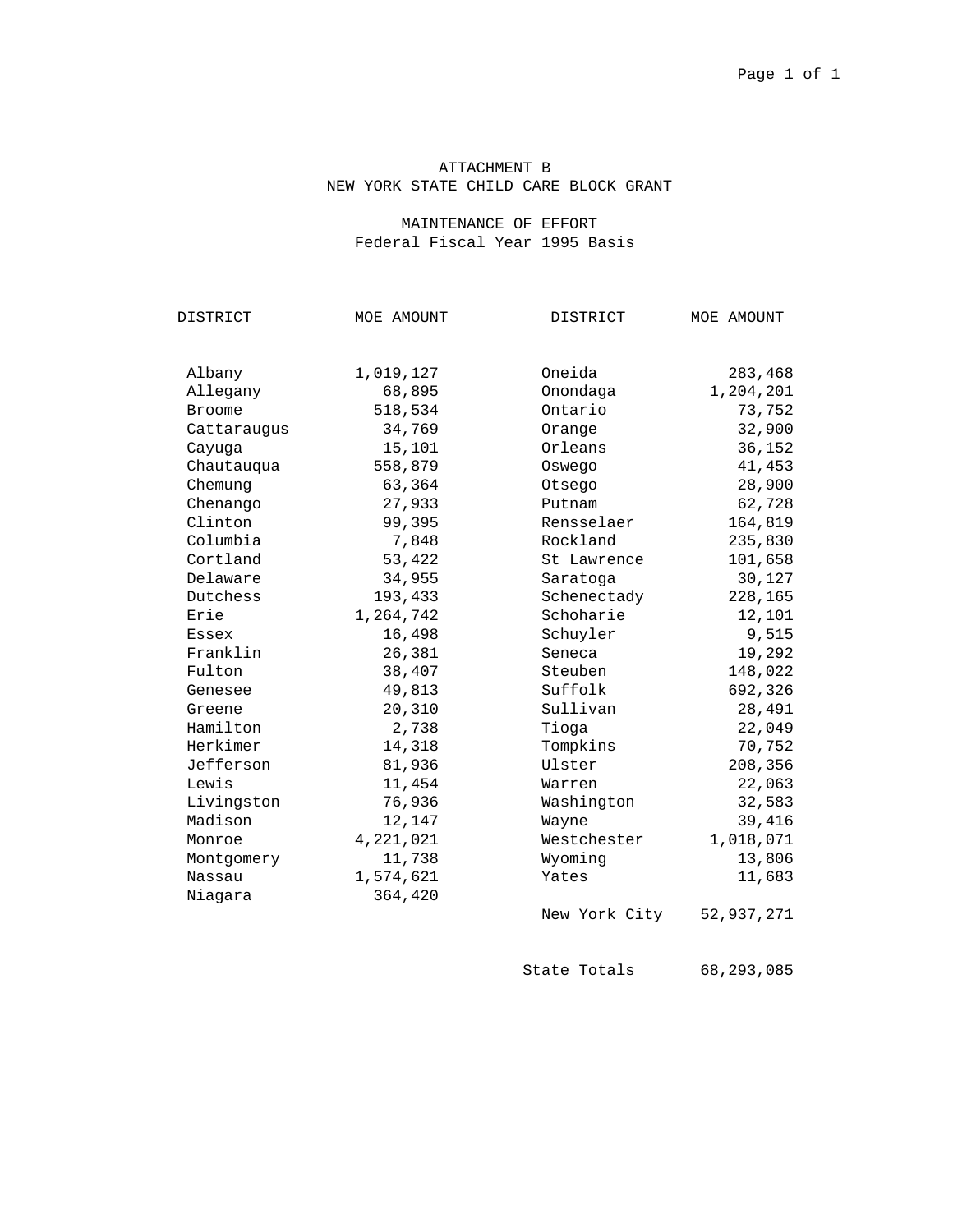#### ATTACHMENT C

NEW YORK STATE CHILD CARE BLOCK GRANT ASSURANCES

The social services district assures that when providing child care services under the New York State Child Care Block Grant (NYSCCBG) it will:

- (1) provide parents with information about the full range of providers eligible for payment with child care subsidy funds;
- (2) offer child care certificates to assist parents in accessing care;
- (3) inform clients of criteria to consider when selecting a child care provider;
- (4) allow parents to select any legal eligible child care provider (Districts may disapprove providers chosen by families with a preventive or protective case under certain circumstances.);
- (5) establish at least one method of paying for child care provided by caregivers who do not have a contract with the district;
- (6) review enrollment forms for providers of legally-exempt child care to ensure providers are operating legally and comply with State standards and any additional State-approved local standards;
- (7) ensure that families with very low income and families with children who have special needs are given priority for subsidies;
- (8) guarantee child care services to a family who has applied for or is in receipt of public assistance when such services are needed for a child under 13 years of age in order to enable the child's custodial parent or caretaker relative to participate in activities required by a social services official including orientation, assessment, or work activities as defined in 12 NYCRR Part 1300.9;
- (9) provide, to the extent that funds are available, applicants for or recipients of public assistance who are employed and would otherwise be eligible for public assistance benefits with the option to choose to receive child care subsidies for a child under 13 years of age in lieu of public assistance benefits for such period of time as the applicants/recipients continue to be financially eligible for public assistance;
- (10) guarantee child care services for up to 12 months for applicants for or recipients of public assistance who have chosen to receive child care subsidies for a child under 13 years of age in lieu of public assistance benefits and who are no longer eligible for public assistance, provided that certain financial and programmatic requirements are also met;
- (11) guarantee child care services to a family who is in receipt of public assistance when such services are needed for a child under 13 years of age in order to enable the child's custodial parent or caretaker relative to engage in work as defined by the social services district;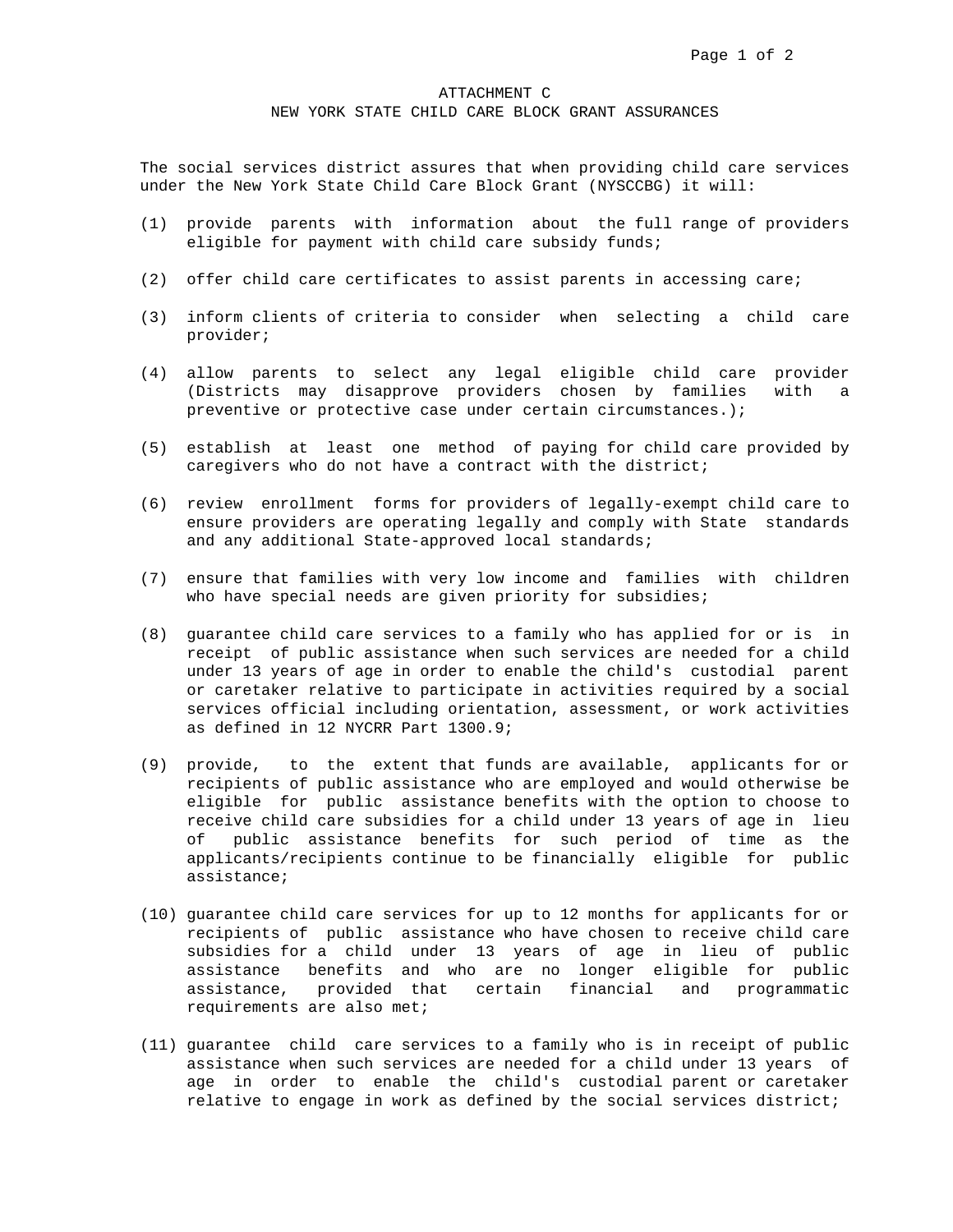- (12) guarantee child care subsidies for up to 12 months for families whose public assistance has ended, who need child care for a child under 13 years of age in order for the parent or caretaker relative to engage in work, whose income is within 200% of the State income standard, who received public assistance in three of the six months prior to case closing, and whose assistance was terminated as a result of increased hours or income from employment or increased income from child support or because the family voluntarily closed its case;
- (13) inform recipients of public assistance and former public assistance recipients of the child care guarantees for eligible families;
- (14) inform families in receipt of public assistance of their responsibility to locate child care;
- (15) inform families in receipt of public assistance of the criteria the district will use to determine that a family has demonstrated an inability to obtain needed child care because of the following reasons:

 unavailability of appropriate child care within a reasonable distance from the individual's home or work site;

 unavailability or unsuitability of informal child care by a relative or under other arrangements; or

 unavailability of appropriate and affordable regulated child care arrangements;

- (16) offer two choices of legal child care, at least one of which must be a licensed or registered provider, to recipients of public assistance who have requested assistance in locating child care for a required work activity and who have demonstrated an inability to obtain care;
- (17) inform recipients of public assistance that their public assistance benefits cannot be reduced or terminated when they demonstrate that they are unable to work due to the lack of child care for a child under the age of thirteen;
- (18) advise recipients of public assistance that the time during which they are excepted from the reduction or termination of benefits due to the lack of available child care will still count toward the families' time limit on family assistance benefits;
- (19) provide payment for the actual cost of care (rate charged by the provider to non-subsidized families unless a lower payment rate has been established in a negotiated contract) up to the applicable market rate; and
- (20) allocate NYSCCBG subsidy funds in a manner that provides eligible families equitable access to child care assistance funds.

 $\_$ 

Commissioner's signature/ Date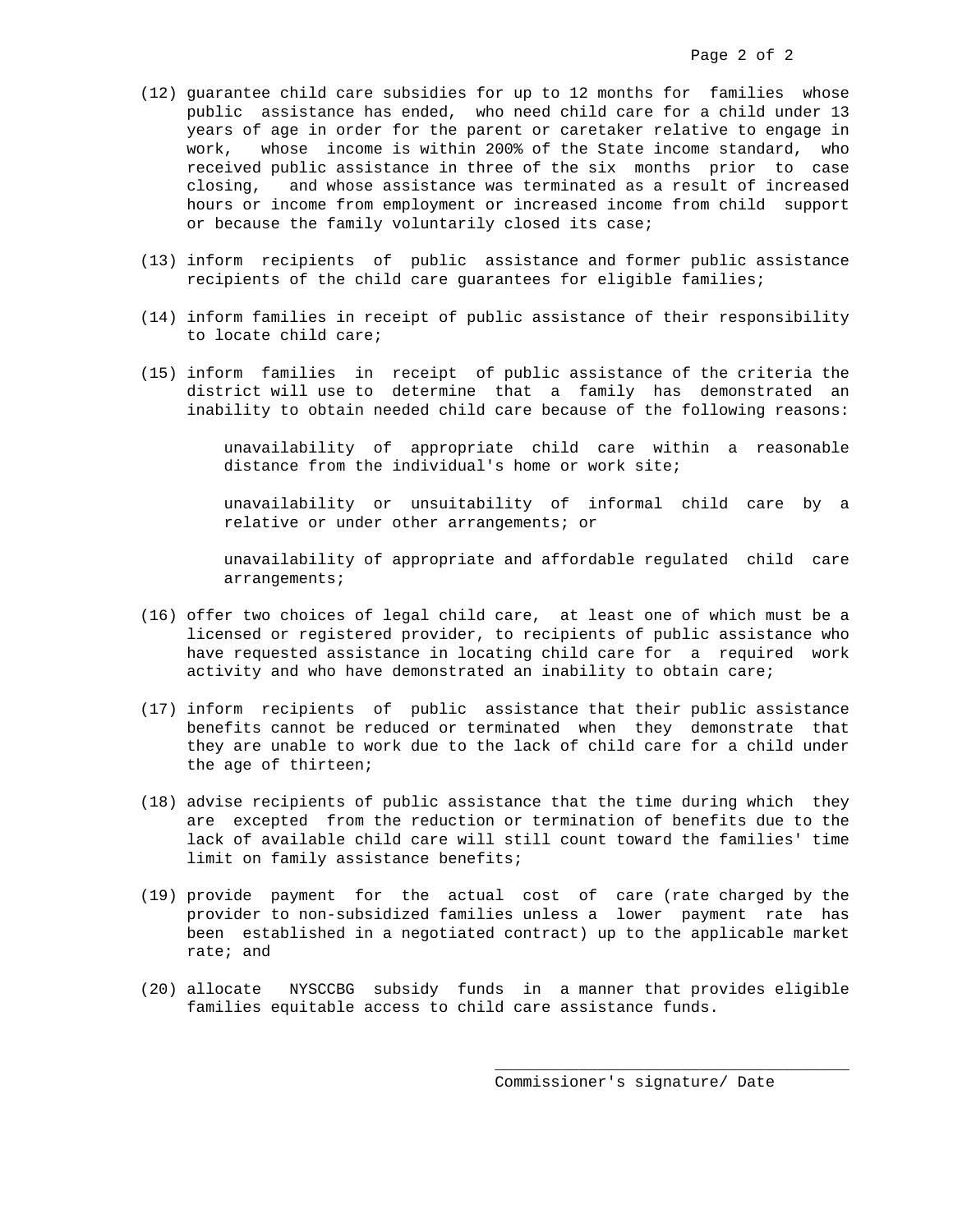#### ATTACHMENT D

### ELIGIBLE FAMILIES

1. Families which are guaranteed child care. A social services district must guarantee child care services to the following families:

 a. A social services district must guarantee child care services to a family that has applied for or is in receipt of public assistance when such services are needed for a child under 13 years of age in order to enable the child's custodial parent or caretaker relative to participate in activities required by a social services official including orientation, assessment, or work activities as defined in 12 NYCRR Part 1300.9.

 b. A social services district must guarantee child care services to a family that is in receipt of public assistance when such services are needed for a child under 13 years of age in order to enable the child's custodial parent or caretaker relative to engage in work as defined by the social services district.

 c. For a family with a closed public assistance case, a social services district must guarantee child care services for a period up to 12 consecutive months after the month in which the public assistance case closed, provided:

- (1) the case closed due to increased income from either employment or child support or because the family voluntarily ended assistance;
- (2) the family received public assistance in at least three of the six months immediately preceding the case closing;
- (3) the family includes an eligible child that is under the age of 13 and needs child care services in order to enable the child's parent(s) or caretaker relative(s) to engage in work; and
- (4) the family has income at or below 200% of the applicable State income standard.

 d. A social services district must guarantee child care services for up to 12 consecutive months to an applicant for or recipient of public assistance who has chosen to receive child care subsidies in lieu of public assistance benefits and who is no longer financially eligible for public assistance, provided that:

- (1) the family includes an eligible child that is under the age of 13 and needs child care services in order to enable the child's parent(s) or caretaker relative(s) to engage in work;
- (2) the family has income at or below 200% of the applicable State income standard; and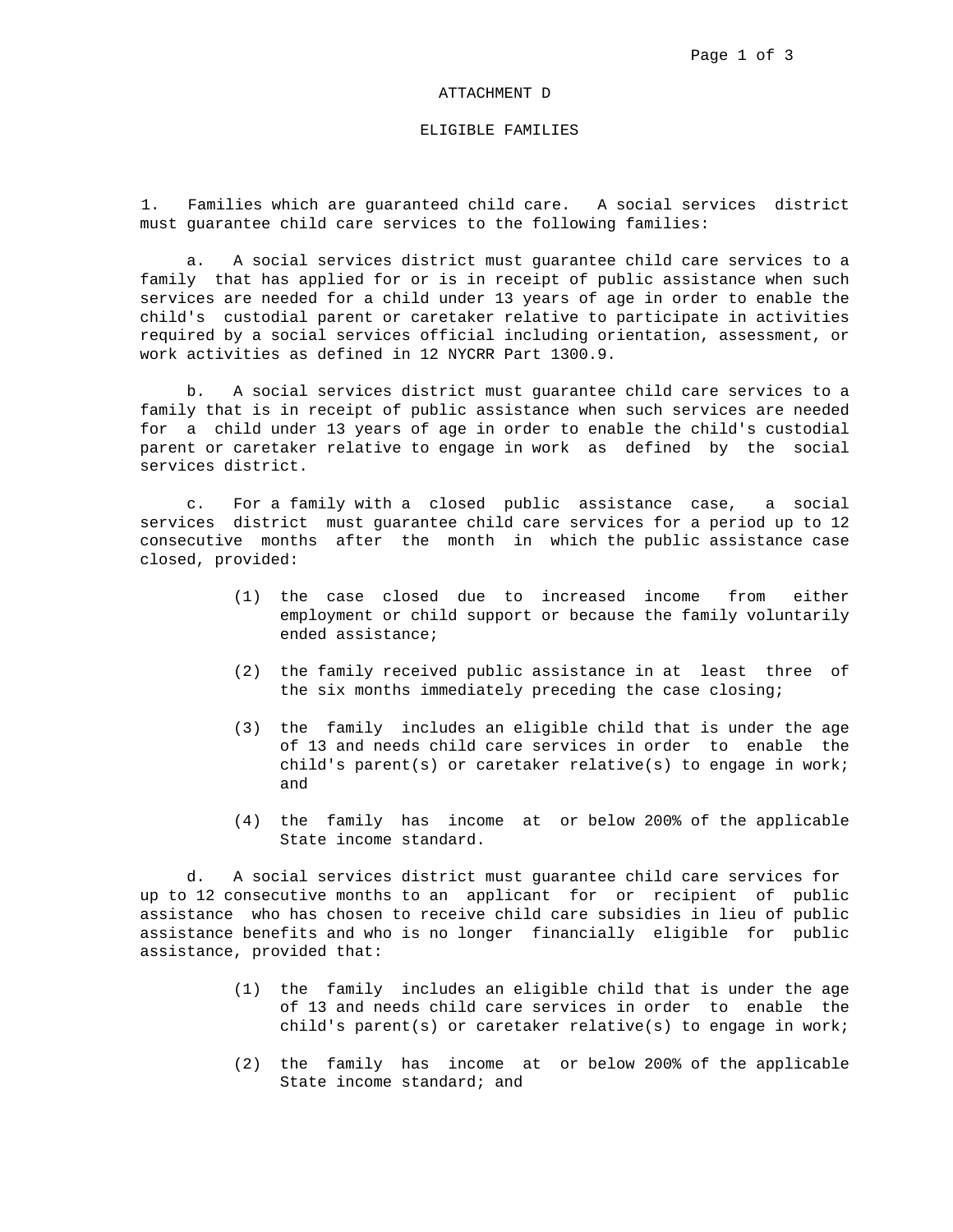(3) the family received child care subsidy in lieu of public assistance in at least three of the six months immediately preceding their ineligibility for public assistance.

2. Families that are eligible when funds are available. A social services district must provide child care services to a family eligible under this category, to the extent that the district continues to have funds available from the New York State Child Care Block Grant or any local funds appropriated for such program, subject to any priorities or set asides as approved by the Office of Children and Family Services.

 a. A family applying for or receiving public assistance when child care services are needed for an eligible child who is age 13 or older and who has special needs or is under court supervision in order to enable the child's custodial parent or caretaker relative to participate in activities required by a social services official including orientation, assessment, or work activities as defined in 12 NYCRR Part 1300.9.

 b. A family receiving public assistance when child care services are needed for an eligible child who is age 13 or older and who has special needs or is under court supervision in order to enable the child's custodial parent or caretaker relative to engage in work as defined by the social services district.

 c. A family receiving public assistance when child care services are necessary:

- (1) to enable a teenage parent to attend high school or an equivalency program; or
- (2) for the child to be protected because the child's parent or caretaker relative is physically or mentally incapacitated or has family duties away from home necessitating his or her absence.

 d. A family with income up to 200 percent of the State income standard which is at risk of becoming dependent on public assistance when child care services are needed:

- (1) for the child's caretaker(s) to be engaged in work; or
- (2) to enable a teenage parent to attend high school or an equivalency program.

 e. An applicant for or recipient of public assistance who would otherwise be eligible for public assistance benefits and who is employed and who chooses the option to receive child care subsidies for a child under 13 years of age in lieu of public assistance benefits for such period of time as the applicant/recipient continues to be financially eligible for public assistance.

3. Families that are eligible if funds are available and if the social services district has listed such families as eligible in the district's Consolidated Services Plan. The following families are eligible provided the social services district has listed such families as eligible families in the district's Consolidated Services Plan and the district continues to